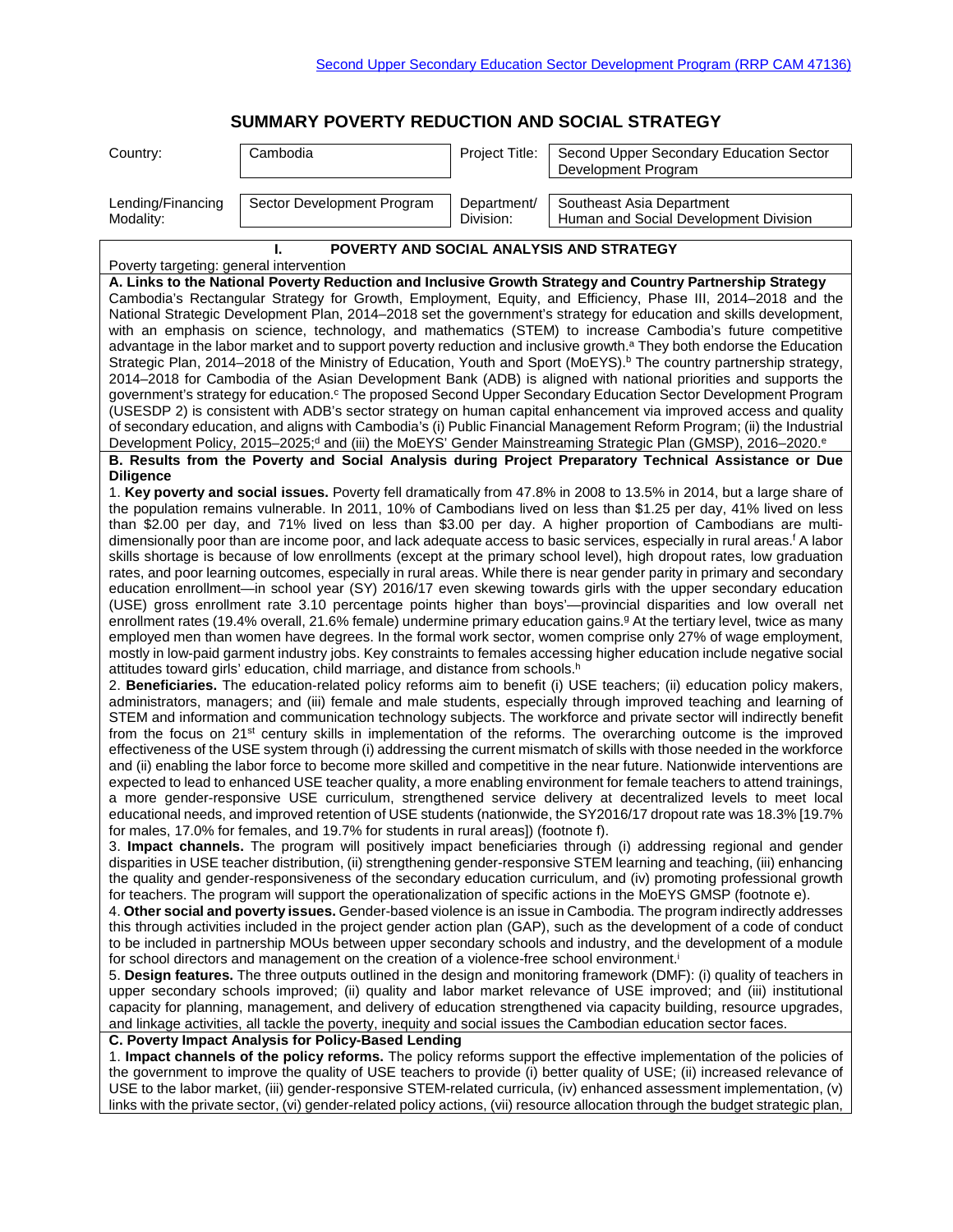and (viii) improved capacity of school directors to manage and deliver USE. These are medium- to long-term measures with far-reaching beneficial impacts for the country's human resources and economic growth.

2. **Impacts of policy reforms on vulnerable groups.** The gender-responsive policy reforms, supported by the budget strategic plan, will support sustainable resource allocation and gender-equal planning and implementation outcomes. This will result in the improved quality of education service delivery by USE teachers and managers, leading to enhanced retention of USE students, education outcomes relevant to the labor market, and improved economic development of Cambodian families (especially poor rural families).

3. **Systemic changes expected from policy reforms.** Strengthened capacity in planning, management, and financial decision-making under a decentralized framework will encourage school officials, staff, and communities to carry out their own gender-responsive school plans and build school pride among teachers, students, and communities.

## **II. PARTICIPATION AND EMPOWERING THE POOR**

1. **Participatory approaches and project activities**. The program outputs will build on the ongoing first program's communication and participation strategy developed to inform communities of the importance of investing in USE girls' and boys' STEM education to have better careers and economic empowerment. USESDP 2 will track performance of USE students, especially those at risk of dropping out; reduce regional and gender disparities in teacher resources; improve the relevance of the curricula to emerging labor market demands; link with the private sector to enhance student career pathways; and promote pro-poor gender-responsive planning, budgeting, and effective implementation.

2. The Nongovernment Organization (NGO) Education Partnership, the umbrella organization for NGOs working in the Cambodian education sector, and member NGOs implementing activities on secondary education were consulted.

3. **Civil society organizations.** The program will outsource the development and management of model schools to NGOs with excellent track records in developing high-quality upper secondary schools.

4. The following forms of civil society organization participation are envisaged during project implementation, rated as high (H), medium (M), low (L), or not applicable (NA).

 $\boxtimes$ H Information gathering and sharing  $\boxtimes$ H Consultation  $\boxtimes$ H Collaboration  $\boxtimes$ H Partnership

5. Participation plan.  $\Box$  Yes.  $\Box$  No. Outsourcing to NGOs and multimedia agencies is envisaged.

### **III. GENDER AND DEVELOPMENT**

Gender mainstreaming category: gender equity as a theme

**A. Key issues.** Gender issues among education staff include (i) lack of training opportunities for women; (ii) limited numbers of female teachers compared to males (39% overall; 43% in urban areas; 37% in rural areas; and 31% in Secondary Resource Schools, with even fewer females teaching physics, math, and information and communication technology); (iii) difficulties in teacher deployment(e.g., difficult transport, safety concerns) especially for females in remote and disadvantaged provinces; and (iv) low female representation in leadership (e.g., 25% of USE school principals are female, 7% of department directors at the central level are female) (footnote f). Education Management Information System data for SY2015/16 shows that at upper secondary schools, boys dropped out more than girls in 23 out of 25 provinces, particularly in grade 12, and that boys repeated a grade more than girls in 24 provinces (footnote g). Girls also had higher promotion rates than boys in 24 provinces, and grade 12 exam scores indicated that girls scored higher than boys across all subjects.<sup>j</sup> The main reasons students of both sexes drop out from secondary school include (i) high school fees; (ii) opportunity costs of schooling; (iii) distance between school and home; (iv) migration; (v) a preference to join peers in the labor force to earn money; (vi) pressure from parents to contribute to the family income; (vii) poor quality of schooling and low educational relevance; (viii) low student achievement and motivation; (ix) teacher shortages and teacher absenteeism; and (x) early marriage, particularly for ethnic minority youth. Other constraints, particularly for females, include (i) local employment and household chores, (ii) unsupportive school or home environments, (iii) lack of security and accommodation, and (iv) teenage pregnancy.

**B. Key actions.**  $\boxtimes$  Gender action plan  $\Box$  Other actions or measures  $\Box$  No action or measure

The GAP focuses on gender mainstreaming as part of improving the quality of education, and of enhancing the labor market relevance of USE. It aims to support key strategies and actions of the GMSP (footnote e), including (i) mainstreaming of gender in teaching and learning activities (e.g., gender-responsive pedagogy and materials free of gender bias); (ii) ensuring a gender-responsive school environment (e.g., separate sanitation and/or wash facilities for girls and boys, and security features); and (iii) supporting qualification development, especially for female staff. The GMSP ensures female students can participate and equally benefit from the project's STEM-related activities. The GAP elements will align with (and are expected to inform) the next 5-year GMSP in Education, 2021–2025.

# **IV. ADDRESSING SOCIAL SAFEGUARD ISSUES**

**A. Involuntary Resettlement Safequard Category:**  $\Box$  A  $\Box$  B  $\Box$  C  $\Box$  FI 1. **Key impacts.** The program will not entail involuntary resettlement. The project activities will not require land acquisition nor restrict access to lands and/or people's livelihoods since these campuses are on fenced governmentowned land. Due diligence has been undertaken, including field investigations in a sample of targeted secondary resource schools, confirming that land used by the existing schools have no past or current land disputes. 2. **Strategy to address the impacts.** Not applicable.

3. Plan or other Actions.